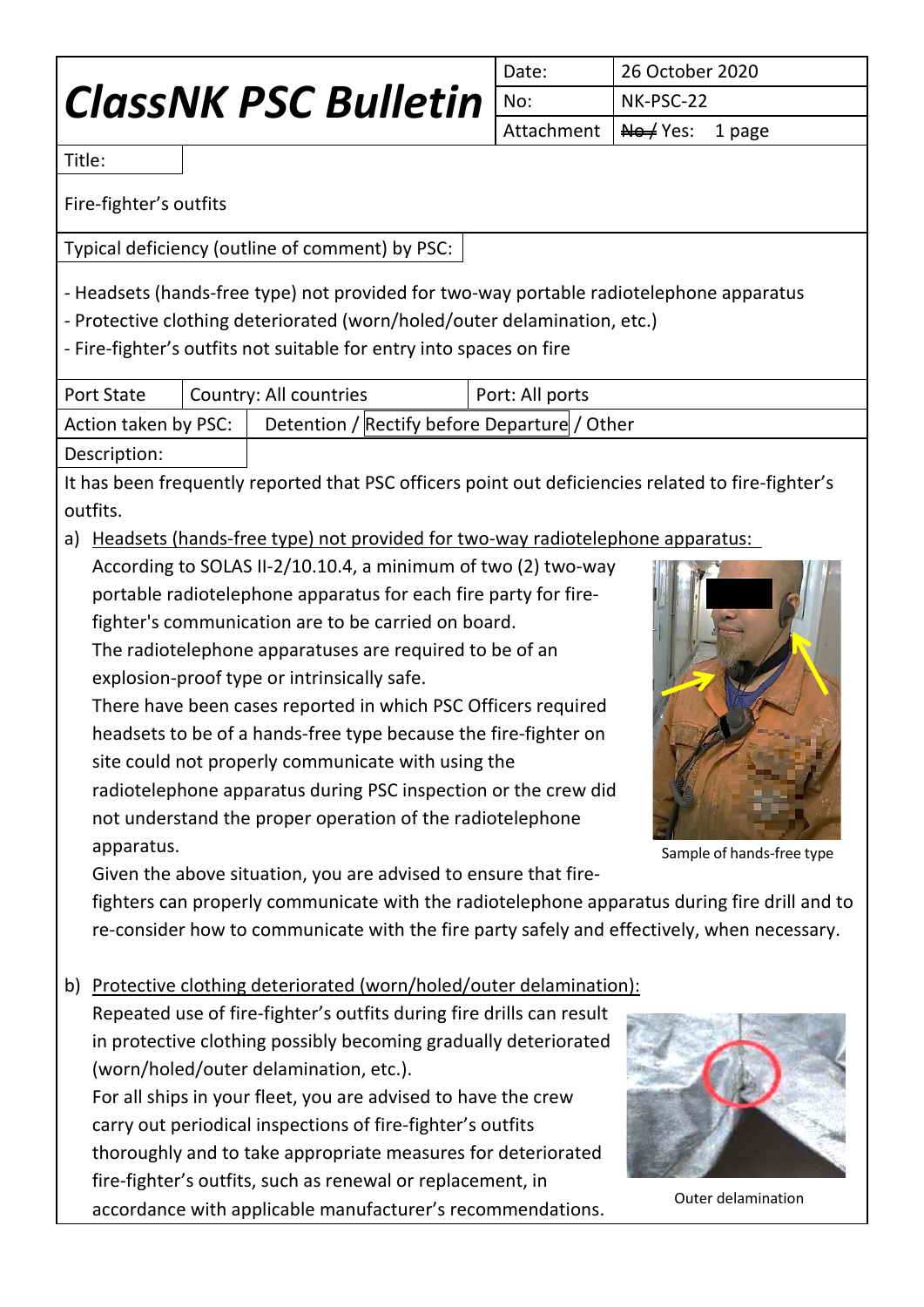In case fire-fighter's outfits used for training purpose are provided, they are to be marked such as "for training" and to be clearly distinguished from outfits prepared for actual use.

c) Fire-fighter's outfits not suitable for entry into spaces on fire:

There have been cases reported in which PSC officers have considered "fire-fighter's outfits to be unsuitable for use in a fire" and required replacing the outfits when fire drills including fire fighter's entry into spaces on fire was conducted.

The following are reasons for this deficiency:

- 1. Parts of skin, such as face, are unprotected and exposed;
- 2. The heat of the fire might be conducted inward through metal snap buttons, clips etc. which penetrate protective clothing;
- 3. Fire-fighter's outfits do not meet standards for firefighting at close proximity to a fire.









Parts of face unprotected Exterior(Metal snap clip) Interior (Metal exposed in side)

On the other hand, requirements related to such deficiencies are stipulated in the FSS Code, as follows:

- $\checkmark$  protective clothing of material is to protect the skin from the heat radiating from a fire and from burns and scalding by steam. The outer surface shall be water-resistant;
- $\checkmark$  boots are to be made of rubber or other electrically non-conducting material;
- $\checkmark$  helmets are to be rigid and provide effective protection against impact;

Fire-fighter's outfits that were pointed out with such deficiencies by PSC were type-approved based on the FSS Code by organizations under authorization of the flag Administration.

Given the above situation, kindly please confirm the specifications of the fire-fighter's outfits onboard and ensure that the outfits are used as per the specifications. If necessary, you are advised to reconsider fire drill scenarios and/or to consider replacing fire-fighter's outfits. For your reference, the Republic of the Marshall Islands Maritime Administrator advises that the fire-fighter's outfits limitations should be included in the ship specific training manual, and PSC Officers advise that European Norm EN469\*, one of standards that includes performance requirements on heat transfer in fire-fighter's outfits, is considered suitable.

\*EN 469: *Protective clothing for firefighters - Performance requirements for protective clothing for firefighting*